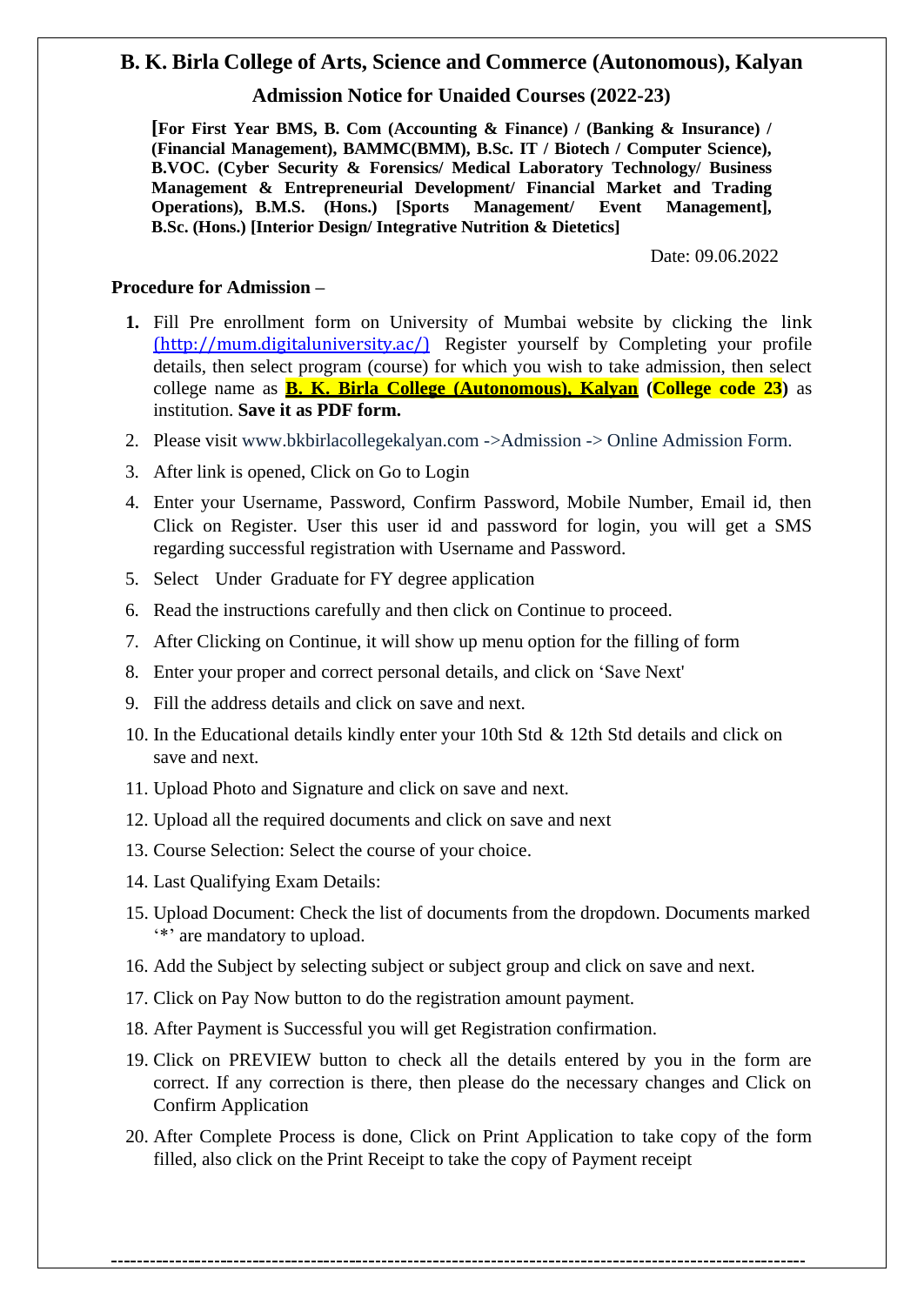21. Check all the details in the Admission Forms properly before submitting & pay the amount of Rs.100/- as your registration fees.

### IMPORTANT NOTE: -

- In Queries regarding payment issue, where payment is deducted but still shows **"PAY NOW"** option again,
- Refresh the page by pressing  $(CTRL + F5)$  Or wait for Next 24 hrs (Do not make multiple transactions)
- Upload documents list. 1) SSC marksheet, 2) HSC marksheet, 3) Leaving Certificate, 4) University Form, 5) Minority Certificate.

#### **22. Schedule for Admission Procedure:**

| Sale of Admission Forms                     | $\ddot{\cdot}$ | Thursday, 9 <sup>th</sup> June, 2022 to Saturday,   |
|---------------------------------------------|----------------|-----------------------------------------------------|
| (Online / Offline)                          |                | $25th$ June, 2022 (up to 1.00 pm)                   |
|                                             |                |                                                     |
| <b>Pre Admission Online Enrolment</b>       | $\ddot{\cdot}$ | Thursday, 9 <sup>th</sup> June, 2022 to Saturday,   |
| (OnUniversity Website:                      |                | $25th$ June, 2022 (up to 1.00 pm)                   |
| mum.digitaluniversity.ac)                   |                |                                                     |
| <b>Online Submission of Admission forms</b> | $\ddot{\cdot}$ | Thursday, 9 <sup>th</sup> June, 2022 to Saturday,   |
| along with Pre-Enrolment form               |                | $25th$ June, 2022 (up to 1.00 pm)                   |
| (Mandatory)                                 |                | (Inhouse admissions to be completed during)         |
|                                             |                | this period)                                        |
| <b>First Merit List</b>                     | $\ddot{\cdot}$ | Wednesday, $29th$ June, $2022$ (11.00 am)           |
|                                             |                |                                                     |
| Online verification of Documents &          | $\ddot{\cdot}$ | Thursday, 30 <sup>th</sup> June, 2022 to Wednesday, |
| <b>Online Payment of Fees</b>               |                | $6th$ July, 2022 (up to 3.00 pm)                    |
| <b>Second Merit List</b>                    | $\ddot{\cdot}$ | Thursday, $7th$ July, 2022 (11.00 am)               |
|                                             |                |                                                     |
| Online verification of Documents &          | $\ddot{\cdot}$ | Friday, 8 <sup>th</sup> July, 2022 to Wednesday,    |
| <b>Online Payment of Fees</b>               |                | $13th$ July, 2022 (up to 3.00 pm)                   |
| <b>Third Merit List</b>                     | $\ddot{\cdot}$ | Thursday, 14 <sup>th</sup> July, 2022 to Saturday,  |
|                                             |                | $16^{th}$ July, 2022                                |
|                                             |                |                                                     |

# **PRINCIPAL**

In case of queries contact following faculty members as per the stream (9.30 am to 12.30 pm)

| <b>Faculty Member</b>                                                                | Mobile No. |  |  |
|--------------------------------------------------------------------------------------|------------|--|--|
| <b>BAMMC</b> (BMM)                                                                   |            |  |  |
| 1. Ms. Sayali Sonawane                                                               | 9870566410 |  |  |
| BMS, B. Com (Accounting & Finance) / (Banking & Insurance) / (Financial Management)  |            |  |  |
| 1. Mr. Anil Tiwari                                                                   | 8879902568 |  |  |
| 2. Dr. Anand Dharmadhikari                                                           | 9969629027 |  |  |
| <b>B.VOC. (Cyber Security &amp; Forensics/Medical Laboratory Technology/Business</b> |            |  |  |
| Management & Entrepreneurial Development/ Financial Market and Trading               |            |  |  |
| <b>Operations</b>                                                                    |            |  |  |
| 1. Mr. Suraj Agarwal (B.VOC. - FMTO)                                                 | 8879902568 |  |  |
| 2. Mrs. Akanksha Thakur (B.VOC. - B.M.E.D.)                                          | 8879456685 |  |  |
| 3. Mrs. Swapna Nikale (B.VOC. - CSF)                                                 | 9920176221 |  |  |
| 4. Dr. Dheeraj Shekhawat (B.VOC. - MLT)                                              | 9869849047 |  |  |